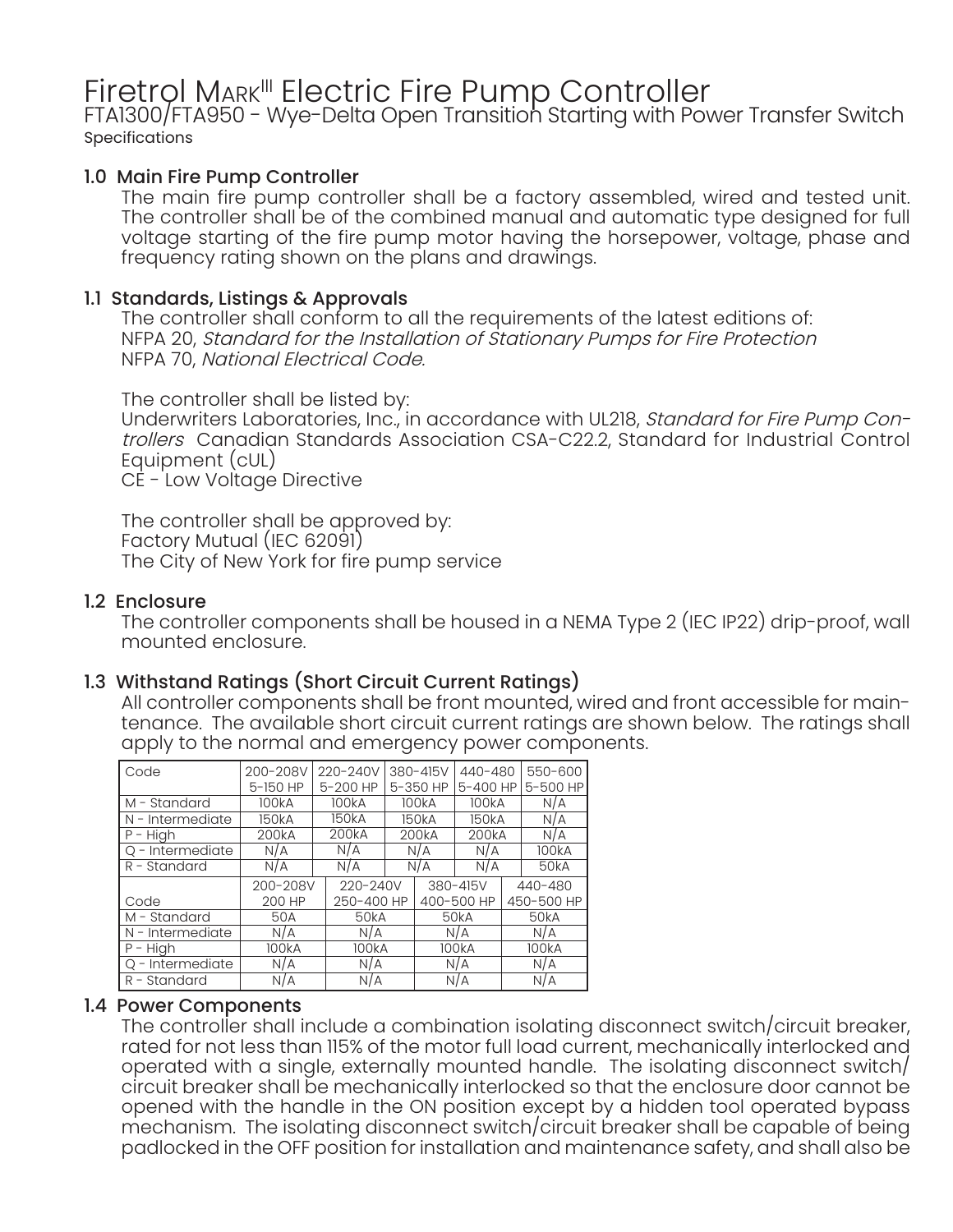capable of being locked in the ON position without affecting the tripping characteristics of the circuit breaker.

The controller will include a voltage surge arrestor and Wye-Delta Open Transition motor starter.

The controller shall be equipped with a single handle, manually operated, emergency start mechanism capable of being latched in the ON position.

The controller shall include an Automatic Transfer Switch, electrically or manually operated, mechanically held.

# 1.5 Operator Interface (HMI)

The operator interface shall be a 7.0" LCD color touch screen (HMI technology) powered by an embedded microcomputer with software PLC logic. Included shall be keypad type push-buttons for START, STOP, RUN TEST and TRANSFER SWITCH TEST. The screen shall include menus for: *Home · Alarms · Configuration · History · Service · Manuals · Language*.

The HMI shall graphically display the following: *Voltage and Amperage of all 3 phases simultaneously using true RMS Technology for both the Normal and Alternate Power Sources · Transfer Switch Status · Motor Stopped/Running · Starting Cause · Actuation Mode · Controller Type · Shutdown Mode · Date & Time · Pump Room Temp. · System Pressure*

System pressure shall be capable of being displayed as: *PSI, kPa, Bar, Feet of Head or Meters of Water.*

The HMI shall allow programming and display of: *Cut In & Cut Out Pressure Settings · Minimum Run Timer · Sequential Start Timer · Periodic Test Timer*

The HMI allows the user to select the language of the system and download the manual or view the manual on screen.

#### 1.6 State and Alarm Indication

Visual indication shall be provided for the following: Power Available • Motor Run • Periodic Test • Manual Start • Deluge Valve Start • Remote Automatic Start • Remote Manual Start • Emergency Start • Pump On Demand/Automatic Start • Pump Room Temperature • Lockout

The digital display shall visually indicate the following alarms: Alternate Power Lock Rotor Current • Alternate Power Phase Reversal • Automat-

ic Power Transfer Switch Trouble • Locked Rotor Current • Fail To Start • Under/Over Current • Under/Over Voltage • Phase Unbalance • Check Test Solenoid Valve • Weekly Test Cut-In Not Reached • Transducer Fault • Control Voltage Not Healthy • Motor Trouble • Pump Room Alarm • Invalid Cut-In • Phase Reversal • Power Loss • Phase Loss L1 / L2 / L3 • Low Water Level • Pump On Demand • Low Ambient Temp. • Service Required

Audible and visible alarm shall be provided for:

Fail To Start • Alternate Circuit Breaker Off or Tripped • Alternate Isolating Switch Tripped/ Open •

Remote Alarm contacts shall be provided for:

Power Available • Phase Reversal • Motor Run • Common Pump Room Alarm (Overvoltage, Undervoltage, Phase Unbalance, Low/High Pump Room Temperature) • Common Motor Trouble (Overcurrent, Fail To Start, Undercurrent, Ground Fault) • Transfer Switch in Normal Position • Transfer Switch in Alternate Position • Alternate Power Isolating Switch Off